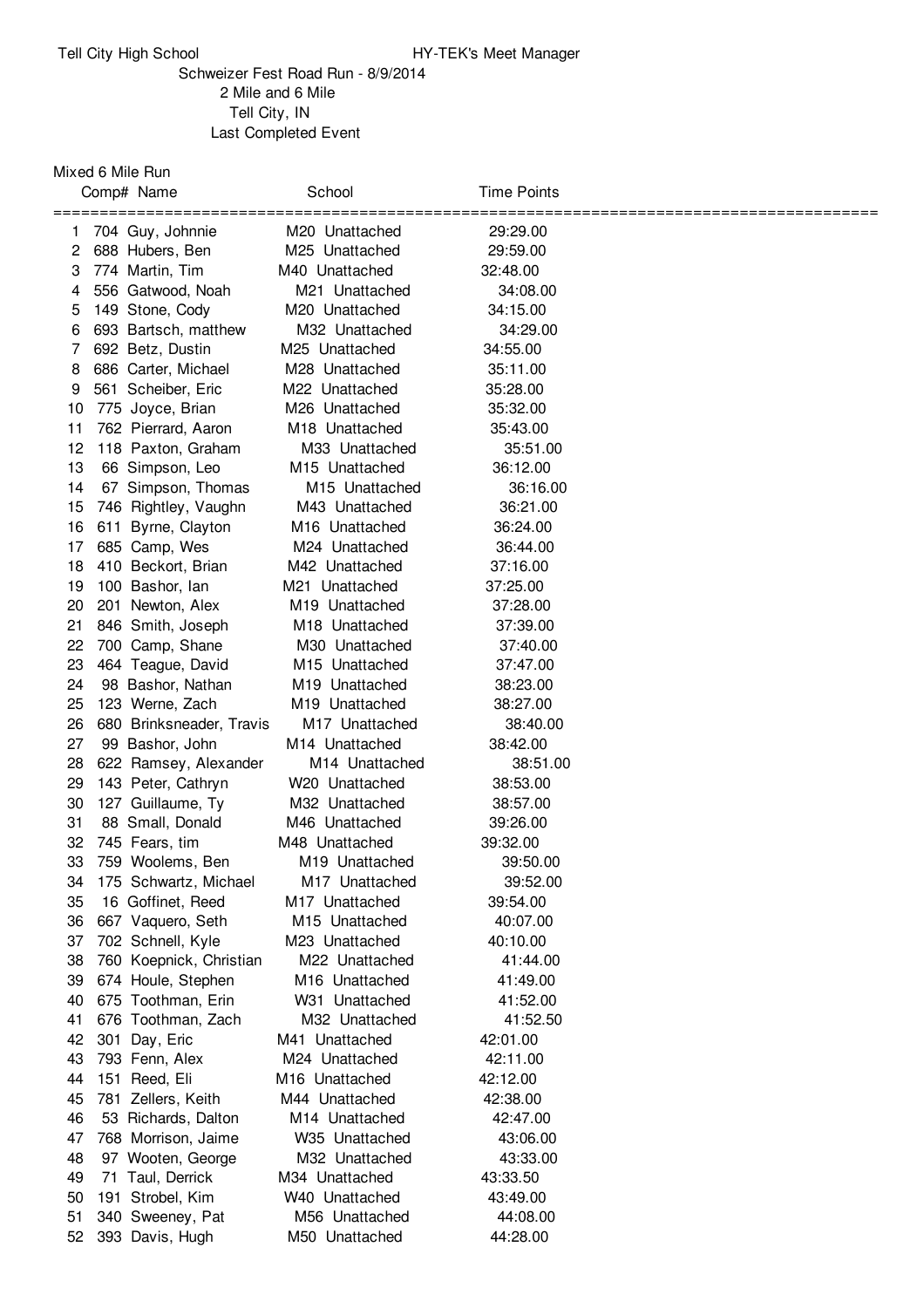157 Orsburn, Stephen M41 Unattached 44:51.00 54 8 Powell, James M44 Unattached 44:54.00 138 Johnson, Stephen M51 Unattached 44:57.00 238 Young, Sydney W17 Unattached 45:06.00 293 Harpenau, Andrew M21 Unattached 45:23.00 672 oxford, tricia W24 Unattached 45:24.00 419 Edwards, Tim M45 Unattached 45:25.00 192 Mornout, Jordan W22 Unattached 45:41.00 193 Callison, Michael M23 Unattached 45:42.00 421 Becher, Ben M14 Unattached 45:43.00 3 Knieriem, Donald M63 Unattached 45:47.00 669 Pund, Kelley W21 Unattached 45:56.00 234 Rogier, Nathan M15 Unattached 46:24.00 847 Jones, Andrew M22 Unattached 46:40.00 168 Lain, Bryce M18 Unattached 46:57.00 247 Parrish, Kristina W20 Unattached 47:14.00 194 Nugent, Thomas M23 Unattached 47:41.00 521 James, Ray M45 Unattached 47:47.00 758 Woolems, Lyndsi W22 Unattached 47:49.00 607 Otto, Gage M18 Unattached 48:04.00 573 Carman, Hailey W16 Unattached 48:18.00 113 Gazcon, Beatriz W41 Unattached 48:28.00 628 Hubert, Logan M14 Unattached 48:29.00 465 Teague, Megan W17 Unattached 49:03.00 463 Theis, Jillian W15 Unattached 49:12.00 339 DeJarnette, Chris M40 Unattached 49:19.00 671 Schwinghammer, Tom M50 Unattached 49:37.00 86 Gordon, Rachel W38 Unattached 49:43.00 727 Lawrence, Justin M23 Unattached 49:46.00 536 Schwartz, Marie W17 Unattached 49:52.00 696 Crandall, Jason M43 Unattached 49:59.00 84 174 Thorton, Chris M46 Unattached 50:05.00 85 851 Cherry, Darianne W22 Unattached 50:05.50 763 DuPont, Bruce M48 Unattached 50:13.00 87 93 Engelbrecht, Carrie W35 Unattached 50:18.00 88 849 Haake, Lavonne W47 Unattached 50:24.00 712 McClure, Dustin M15 Unattached 50:26.00 235 Newton, Liz W43 Unattached 50:36.00 91 Lautner, Janet W57 Unattached 50:46.00 64 Baetzel, Kelsey W23 Unattached 50:53.00 93 757 Woolems, Jeff M50 Unattached 50:58.00 350 Terry, Addie W18 Unattached 51:09.00 223 Combs, Jason M35 Unattached 51:13.00 854 roach, savannah W24 Unattached 51:28.00 72 Taul, Emma W31 Unattached 51:48.00 859 Mendez, mercedes W17 Unattached 52:39.00 207 Scott, Seth M34 Unattached 52:48.00 785 Everly, Logan M26 Unattached 53:30.00 346 Wolf, Tom M56 Unattached 53:32.00 848 Peter, Justin M21 Unattached 53:34.00 230 Kohnert, Emma W15 Unattached 53:36.00 369 Crask, Don M66 Unattached 53:40.00 713 Arnold, Taten M14 Unattached 53:54.00 351 Terry, Audrie W18 Unattached 54:06.00 499 Pfeiffer, John M46 Unattached 54:08.00 665 Pruitt, Jalynn W15 Unattached 54:11.00 655 Brinksneader, Jamie W22 Unattached 54:12.00 248 Gengelbach, Lindsey W21 Unattached 54:21.00 736 Foster, Jessica W20 Unattached 54:23.00 4 Elaman, Michael M67 Unattached 54:25.00 734 Slaughterback, Dave M45 Unattached 54:31.00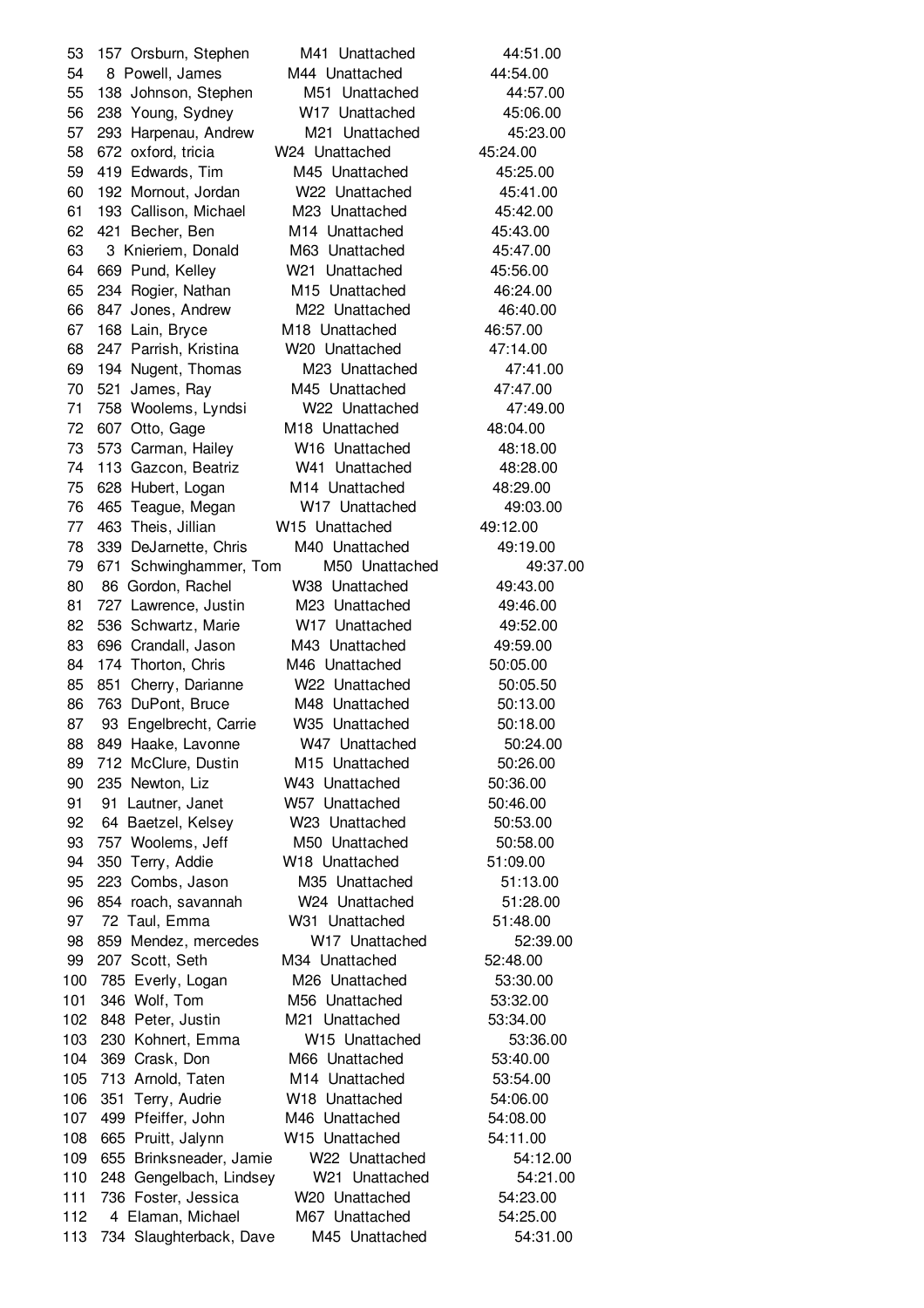755 Kaster, Mary W46 Unattached 54:32.00 786 Barnes, Paige W18 Unattached 54:36.00 418 Dickerson, Deidra W21 Unattached 54:39.00 203 Chestnut, Jennifer W36 Unattached 54:41.00 206 Mowery, Jacob M16 Unattached 54:54.00 221 Utley, Tomi W26 Unattached 55:09.00 511 Aldridge, Matt M26 Unattached 55:13.00 229 Kohnert, Julie W55 Unattached 55:23.00 699 Fisher, Gary M28 Unattached 55:38.00 670 Pund, Kimberly W22 Unattached 55:41.00 565 Richard, Sarah W34 Unattached 55:52.00 176 Schwartz, Verna W16 Unattached 56:03.00 739 Weber, Wes M43 Unattached 56:12.00 380 Lindauer, Amber W17 Unattached 56:15.00 29 DuPre, Anite W48 Unattached 56:42.00 269 Hollinden, Kristen W33 Unattached 57:00.00 150 Reed, Hana W20 Unattached 57:14.00 606 Schmitt, Joyce W51 Unattached 57:17.00 87 Gordon, Brandon M39 Unattached 57:46.00 635 Truelove, Kristin W21 Unattached 57:51.00 598 Clayton, Kelsey W24 Unattached 58:12.00 684 Sturgeon, Sebastian M17 Unattached 58:13.00 136 249 Gengelbach, Linda W48 Unattached 58:47.00 363 Allen, Terry M43 Unattached 58:54.00 328 Konerding, Debbie W45 Unattached 59:33.00 443 Hopkins, Brandy W37 Unattached 59:40.00 571 Powell, Bailey W18 Unattached 59:48.00 45 Walsh, Breanne W37 Unattached 59:58.00 358 Mitchell, Jenna W27 Unattached 59:59.00 355 Hollinden, Jason M39 Unattached 1:00:13.00 728 Hamilton, emily W42 Unattached 1:00:24.00 547 Bratcher, Stephanie W34 Unattached 1:00:29.00 798 Clayton, Laura W23 Unattached 1:00:30.00 338 Frakes, Dean M48 Unattached 1:00:33.00 324 Cambell, Patricia W45 Unattached 1:01:11.00 356 Braunecker, Shane M11 Unattached 1:01:14.00 654 Roark, Alesa M14 Unattached 1:01:29.00 742 Braun, Robyn W24 Unattached 1:01:43.00 30 DuPre, Steve M48 Unattached 1:02:39.00 442 Johnson, Scott M50 Unattached 1:02:48.00 690 Bell, Mike M48 Unattached 1:02:54.00 158 Welchert, Deborah W56 Unattached 1:03:07.00 749 Harpenau, Cheri W37 Unattached 1:03:10.00 109 Ward, David M53 Unattached 1:03:23.00 492 Thomas, BJ M56 Unattached 1:03:41.00 137 Kluender, Sarah W40 Unattached 1:04:21.00 615 Froehlich, Anthony M16 Unattached 1:04:23.00 185 Shearn, Amber W27 Unattached 1:04:29.00 532 Hess, Brandi W36 Unattached 1:04:40.00 695 Parker, Kathy W32 Unattached 1:04:50.00 368 Malone, Denise W42 Unattached 1:04:53.00 735 Cole, Valerie W28 Unattached 1:05:22.00 166 101 May, Mary W49 Unattached 1:05:29.00 646 Merrill, Carrie W36 Unattached 1:05:39.00 148 Reed, Debbie W50 Unattached 1:06:37.00 153 Baughman, Melody W51 Unattached 1:06:47.00 139 Harding, Maggie W31 Unattached 1:06:48.00 49 Rudder, Freya W26 Unattached 1:07:04.00 50 Rudder, Julie W57 Unattached 1:07:04.50 107 Sanders, Kenneth M44 Unattached 1:07:27.00 364 Allen, Janice W39 Unattached 1:08:04.00